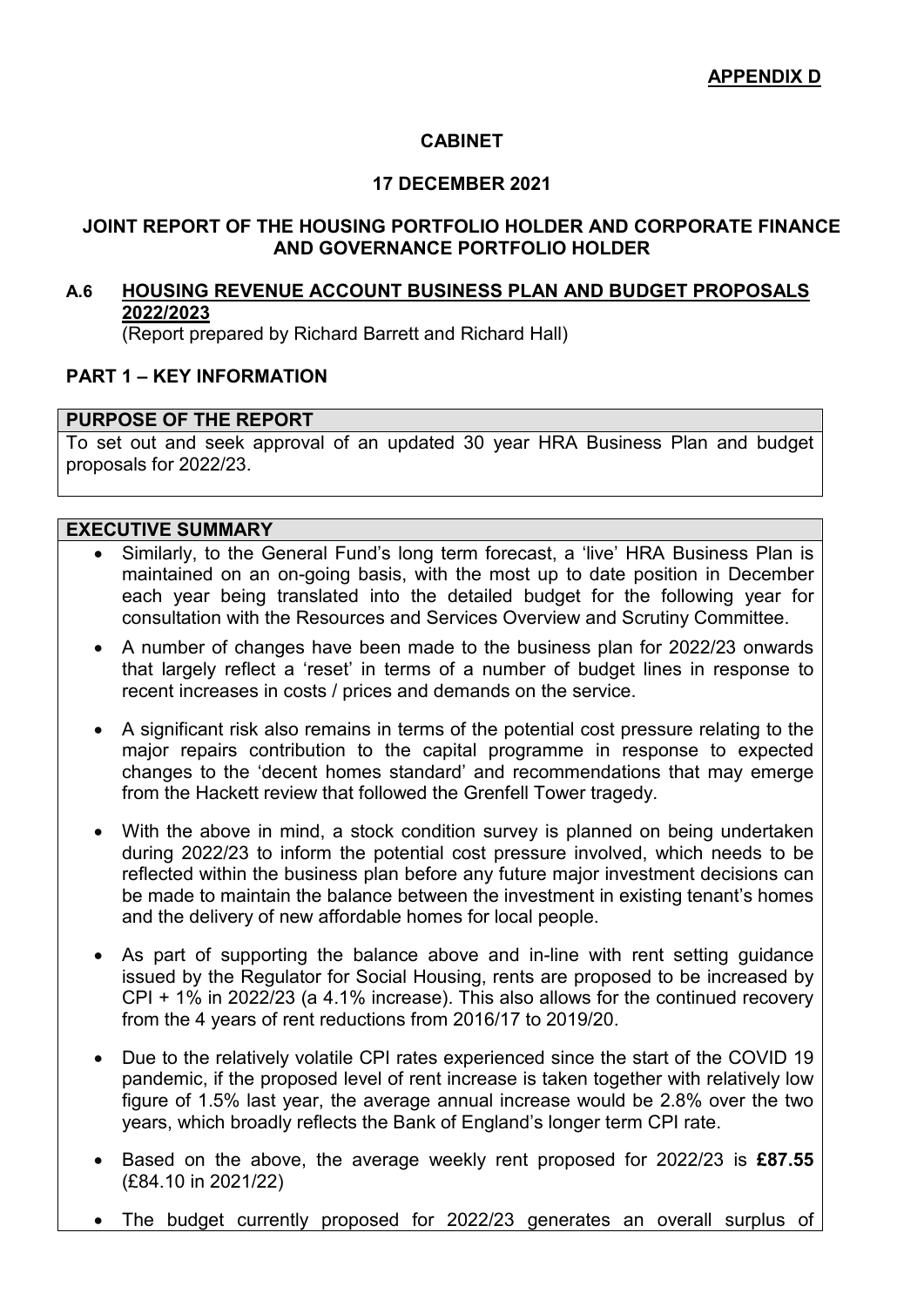**£0.143m.** This 'base' position provides a strong foundation against which to consider future risks to the forecast such as those mentioned above along with supporting the commitment to the on-going new build and acquisition policy.

- It is proposed to 'hold' this surplus within the Capital Programme to support the ongoing development of the new build and acquisition programme.
- HRA General Balances are currently estimated to total **£4.325m** at the end of 2022/23 that further supports 30 year Business Plan and associated risks to the forecast.
- The proposed HRA Capital Programme for 2022/23 totals **£3.457m,** the same level of investment as in 2021/22, which continues to provide for a range of schemes and projects.
- 'Old' HRA debt continues to reduce year on year as principal is repaid with a total debt position at the end of 2022/23 forecast to be **£35.350m,** which also reflects the proposed refinancing of an historic loan.
- In addition to requesting comments from the Resources and Services Overview and Scrutiny Committee, it is also proposed to consult with the Tenant's panel during January, with the outcome reported to Cabinet in January, where the final HRA budget proposals will be considered for recommending onto to Full Council in February 2022.

### **RECOMMENDATION(S)**

**That Cabinet:** 

- **a) Approves the updated HRA 30 year Business Plan and proposed position for 2022/23 as set out in this report and Appendix; and**
- **b) requests the Resources and Services Overview and Scrutiny Committee's comments on this latest HRA financial forecast and proposed position for 2022/23.**

### **PART 2 – IMPLICATIONS OF THE DECISION**

#### **DELIVERING PRIORITIES**

The HRA budget and Business Plan plays a significant role in the delivery of affordable and decent housing in the district and the Council's responsibilities as a landlord has direct implications for the Council's ability to deliver on its objectives and priorities.

### **FINANCE, OTHER RESOURCES AND RISK**

#### **Finance and other resources**

The financial implications are set out in this report and its appendices.

Although the availability of financial resources is a key component in the delivery of HRA services, there will also be a need for appropriate input of other resources such as staffing. assets, IT etc.

Risk

There are inherent risks associated with the forecast such as:

Changes in income achieved and future rent setting policy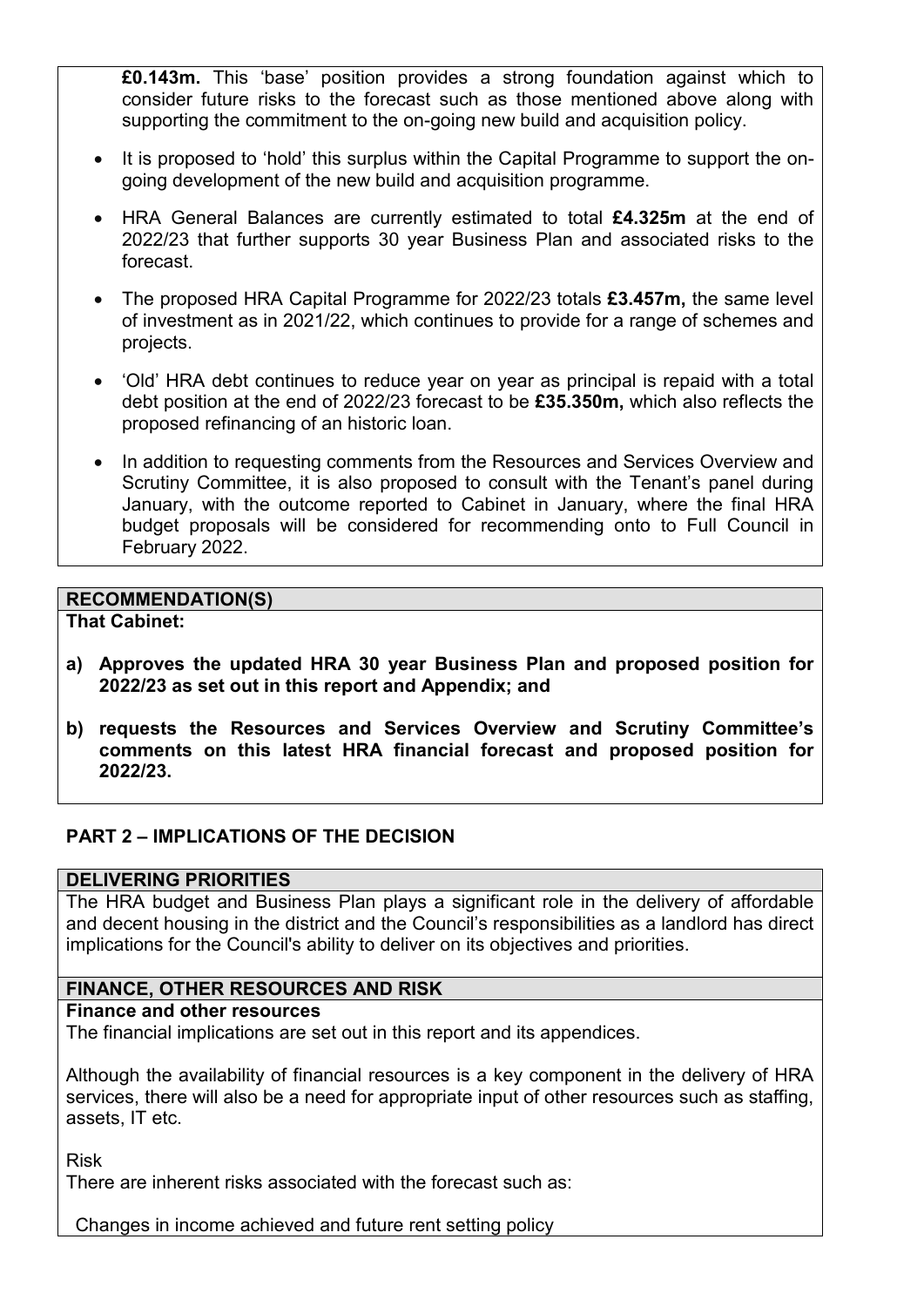Emergence of additional areas of spend Emergence of new or revised guidance New legislation / burdens Changing stock condition requirements Adverse changes in interest rates National welfare reforms

In view of the above, it is important that a sufficient level of balances / reserves is available to support the HRA. HRA General Balances are currently forecast to be **£4.325m** at the end of 2022/23, which although required to support the business plan and HRA investment in future years, provides a 'buffer' to the 30 year Business Plan if, for example, some of the items highlighted above emerge or are required to deal with changing financial and service demand issues.

A 30 year HRA Business Plan is maintained on an on-going basis that continues to demonstrate the sustainability and resilience of the HRA within a self financing environment and the ability to provide opportunities for housing investment and associated housing services in the future, although it is acknowledged that the longer term view always remains subject to the Government's housing policies.

To date the HRA has been largely unaffected financially from the impact of the COVID 19 pandemic and at the present time it is not expected that this situation will significantly change over the remainder of this financial year and into 2022/23. However, the position will be kept under on-going review and the financial sustainability of the HRA remains underwritten by the current level of general balances, which are forecast to be **£4.325m** at the end of 2022/23 as mentioned above.

#### **LEGAL**

It is a statutory requirement on a local authority to determine its Housing Revenue Account budget before the upcoming financial year and to ensure that its implementation will not result in an overall debit balance on the Account.

The self-financing regime for the Housing Revenue Account that came into effect from April 2012 was enabled by the Localism Act 2011.

The Regulator of Social Housing and its predecessor bodies have, at the Direction of Government, issued requirements and guidance to registered providers of social housing (which includes Local Authorities) in respect of rents. This has included the maximum levels of rent they can charge and annual increases in rents.

In 2016, Parliament passed the Welfare Reform and Work Act, which, together with Regulations made under it, created a legislation-based regime of rent reduction across the sector by 1% per year until 2020. Therefore, over this 4-year period, providers have been required to reduce rents by 1% per year across its housing stock.

In October 2017, the Government announced that at the end of the 4 year rent reduction period it intended to return to annual rent increases of up to CPI + 1%, implemented through the regulator's Rent Standard rather than through legislation.

The Secretary of State for Housing, Communities and Local Government published on 26 February 2019 a 'Direction to the Regulator' to set a Rent Standard that will apply from 1 April 2020. That Direction was published alongside the Government's Policy Statement on Rents (the Policy Statement) and the regulator is required to have regard to this when setting its Rent Standard.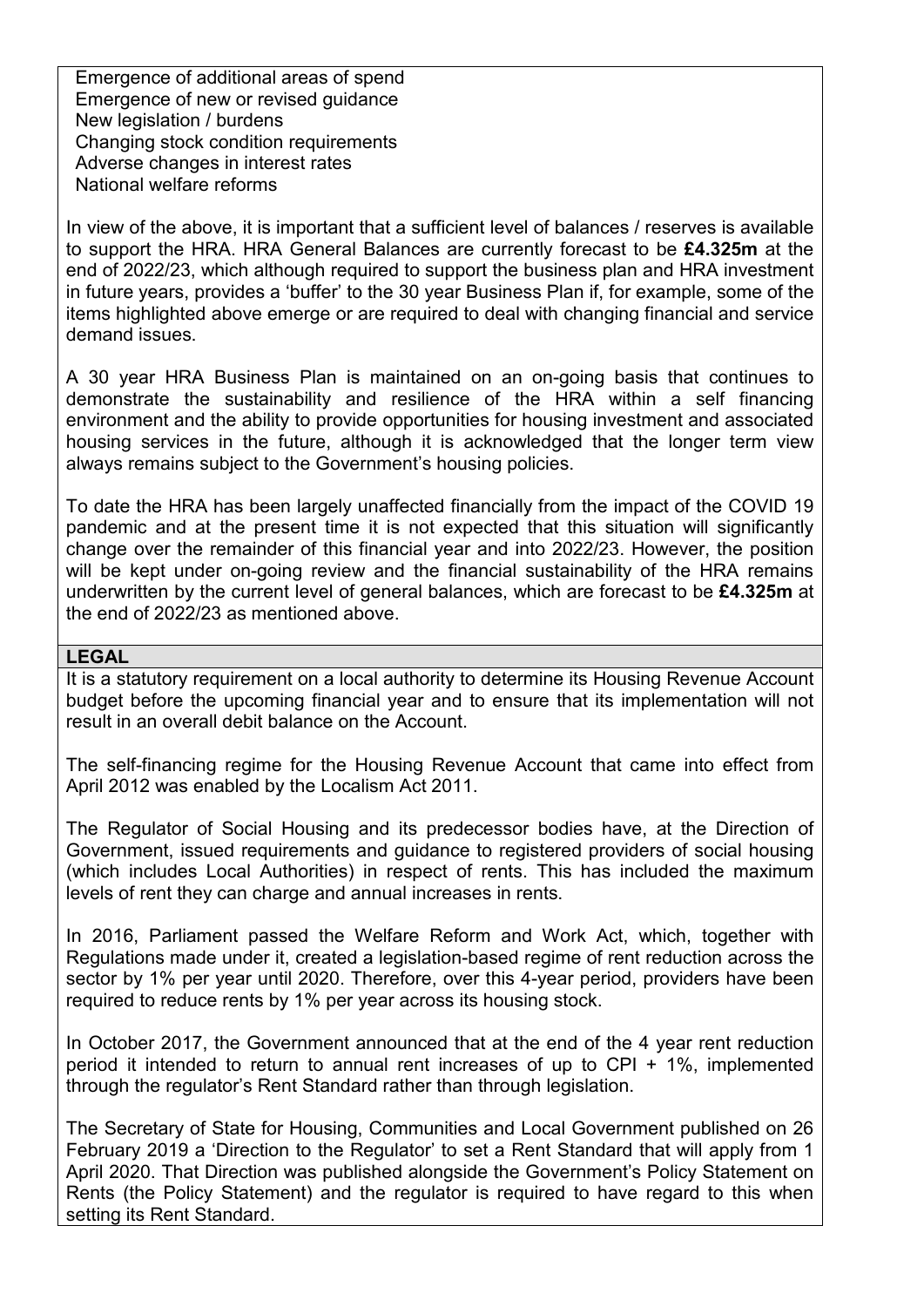The regulator may under section 194(2A) of the Housing and Regeneration Act 2008 set standards for registered providers requiring them to comply with specified rules about their levels of rent (and the rules may, in particular, include provision for minimum or maximum levels of rent or levels of increase or decrease of rent).

The Regulator of Social Housing has confirmed rents can be increased by up to CPI+1% per year for a period of 5 years starting from 1 April 2020. The rent standard does not apply to properties let to high-income social tenants, so rather than this being a mandatory requirement that the Government had previously looked to implement, it is now a voluntary decision taken at a local level. However, given the very challenging administrative issues associated with charging higher rents to high-income tenants, it is not proposed to introduce this at the present time. However, it is acknowledged that this flexibility may be subject to review in future years, for example, as part of developing future policy decisions within the HRA.

The Housing and Planning Act 2016 introduced a number of changes that had an impact on social housing, which via associated regulations are reflected in the HRA estimates as necessary.

The original HRA 30 Year Business Plan was agreed as part of the self-financing reforms and associated borrowing agreed by Full Council in February 2012 and the budget proposed for 2022/23 reflects the latest / updated forecast position set out in **Appendix D1.**

#### **OTHER IMPLICATIONS**

**Consideration has been given to the implications of the proposed decision in respect of the following and any significant issues are set out below.** 

**Crime and Disorder / Equality and Diversity / Health Inequalities / Area or Ward affected / Consultation/Public Engagement / Carbon Neutrality** 

In carrying out its functions as a social landlord, the Council has regard to the need to reduce the potential for criminal activity by improving the security of dwellings as part of maintenance and repair programmes and for combating anti-social behaviour through effective management procedures.

Although there are no direct equality and diversity issues, the overall HRA and associated financial planning processes aim to recognise and include such issues where appropriate and relevant.

Whilst this report does not have a direct impact on the Council's commitment to carbon neutrality, any work undertaken within the HRA and associated capital programme will take into account any opportunities to contribute to this key priority where possible. The proposed stock condition survey will also support this approach.

# **PART 3 – SUPPORTING INFORMATION**

### **BACKGROUND**

The HRA is the Council's landlord account and it is 'ring fenced' for this purpose. Comprehensive rules and requirements surround the HRA such as specific accounting treatment and what items can or cannot be charged to the account. Authorities are required to set a balanced HRA budget each year and agree the level of rents it wishes to charge.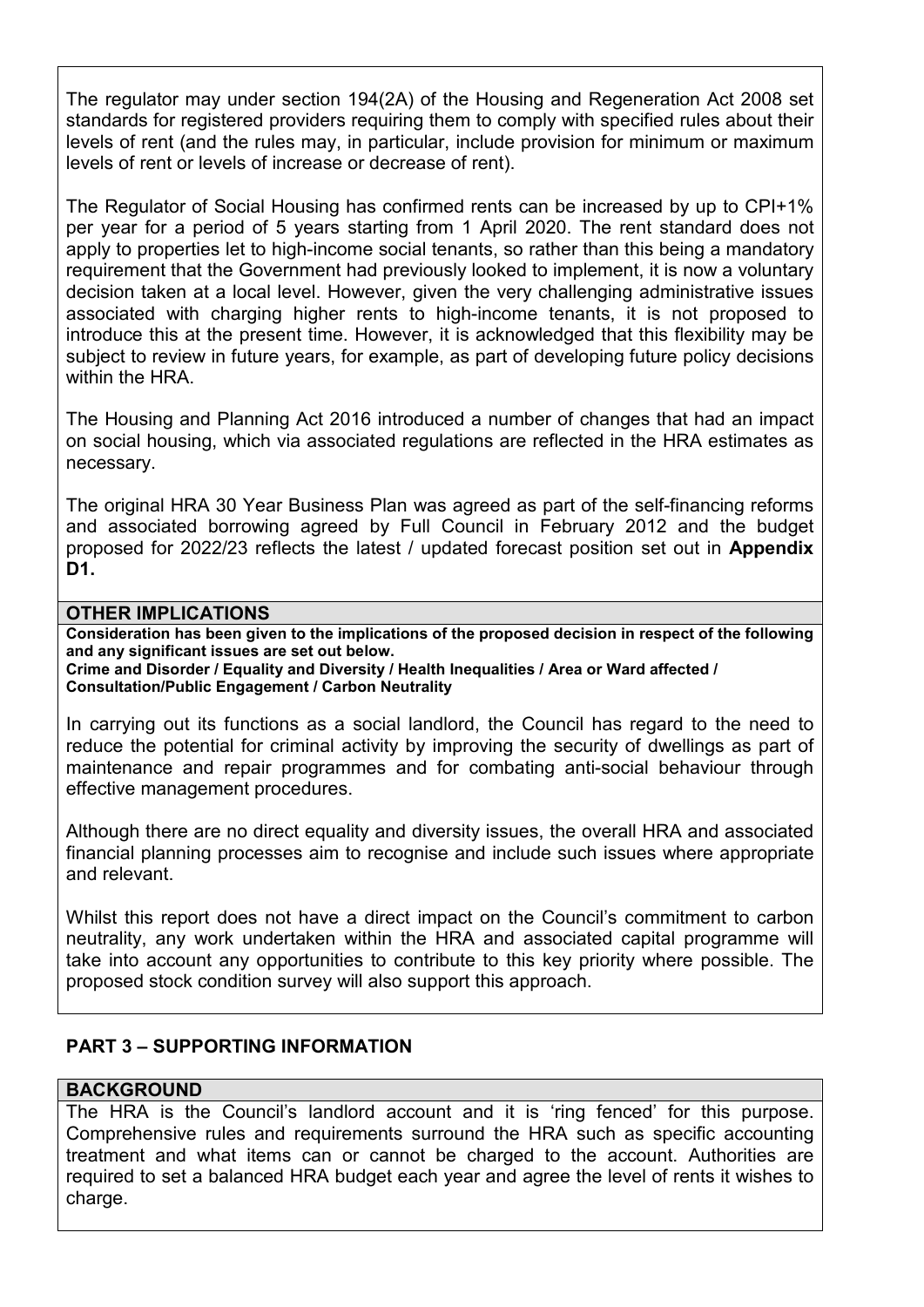From April 2012, the Housing Revenue Account has operated under the self-financing approach introduced as part of the Localism Act 2011, which required the Council to 'buy' itself out of the previous subsidy arrangements via a debt settlement process.

From 2016/17, the Government imposed annual rent reductions of 1% each year for a period of 4 years. As mentioned above, the Regulator of Social Housing has confirmed rents can be increased by up to CPI+1% per year for a period of 5 years starting from 1 April 2020. The rate of CPI used is the figure for September of the preceding year that the increase will apply to. For 2022/23, the figure for September 2021 was 3.1%. Therefore, the maximum that rents can be increased by in 2022/23 is 4.1%.

As highlighted within budget reports in previous years, one area that is important to note as it may have a bearing on the overall financial position of the HRA in future years is the regulatory regime emerging from the Hackett review, which followed the Grenfell fire incident. The Council remains alert to any changes that may be required in managing its housing stock, which are reflected in the 30 year business plan as necessary, with further commentary set out below.

### **HOUSING REVENUE ACCOUNT PROPOSED BUDGET 2022/23**

An updated 30 year Business Plan is set out within **Appendix D1,** with the column for 2022/23 effectively representing the proposed budget for that year. The table below sets out the changes proposed in 2022/23 along with additional commentary:

| The relevant line of the 30<br>year Business Plan                                              | 2021/22<br>Original<br><b>Budget</b><br>£m | 2022/23<br><b>Proposed</b><br><b>Budget</b><br>£m | <b>Comments</b>                                                                                                                                                                                                                                                                                              |
|------------------------------------------------------------------------------------------------|--------------------------------------------|---------------------------------------------------|--------------------------------------------------------------------------------------------------------------------------------------------------------------------------------------------------------------------------------------------------------------------------------------------------------------|
| Maintenance                                                                                    | 3.050                                      | 3.272                                             | The figure for 2022/23<br>includes a necessary<br>inflationary uplift to<br>better reflect current<br>prices.                                                                                                                                                                                                |
| Depreciation and the Revenue<br>Contribution<br>to<br>the<br>Major<br><b>Repairs Allowance</b> | 3.176                                      | 3.176                                             | Although there are<br>currently no increases<br>proposed, please see<br>additional commentary<br>immediately after this<br>table.                                                                                                                                                                            |
| <b>Management Costs</b>                                                                        | 1.355                                      | 1.573                                             | This increase reflects a<br>proposed restructure to<br>better reflect the<br>required capacity across<br>a range of activities<br>such as housing<br>allocations / tenancy<br>management along with<br>the cost of a<br>comprehensive stock<br>condition survey to<br>inform future investment<br>decisions. |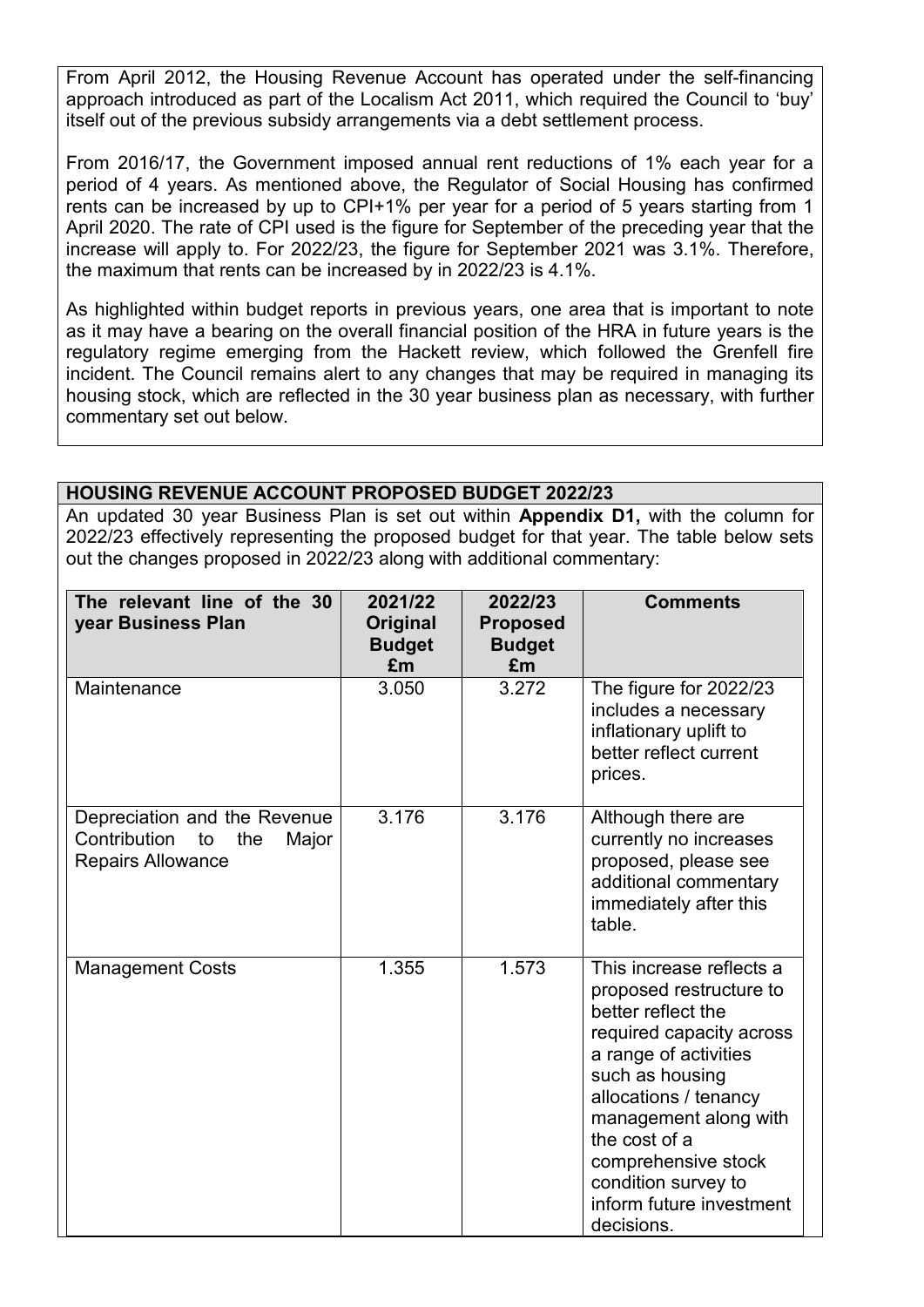| <b>Utilities</b>                                 | 0.206 | 0.225 | The increase to this<br>budget reflects current<br>energy prices.                                                                                                                                                                                                                   |  |  |  |
|--------------------------------------------------|-------|-------|-------------------------------------------------------------------------------------------------------------------------------------------------------------------------------------------------------------------------------------------------------------------------------------|--|--|--|
| <b>Provision for Bad Debts</b>                   | 0.055 | 0.055 | There are currently no<br>significant changes in<br>collection performance<br>that require this budget<br>to be revised at the<br>present time.                                                                                                                                     |  |  |  |
| Council<br>Tax<br>in<br>Empty<br>Properties      | 0.130 | 0.130 | Although performance in<br>the management of<br>voids continues to<br>improve, this budget has<br>been maintained at the<br>same level as in<br>2021/22 as a cautionary<br>approach to 2022/23,<br>although the cost is<br>expected to reduce in<br>the later years of the<br>plan. |  |  |  |
| <b>Debt Management Expenses</b>                  | 0.066 | 0.066 | These are relatively<br>fixed costs that reflect<br>the costs of managing<br>the treasury<br>management activities<br>within the HRA.                                                                                                                                               |  |  |  |
| <b>HRA</b><br>Interest<br>Payments<br>on<br>Debt | 1.322 | 1.304 | These budgets have<br>reduced to reflect the<br>repayment schedule for<br>existing debt. However,                                                                                                                                                                                   |  |  |  |
| Principal Repayments on Debt<br>$-$ MRP          | 1.664 | 1.428 | please see additional<br>commentary<br>immediately below this<br>table.                                                                                                                                                                                                             |  |  |  |
| Revenue Contribution to the<br>Capital Programme | 0.281 | 0.281 | This reflects the current<br>available budget that is<br>currently committed to<br>the supporting the new<br>build and acquisition<br>programme. Further<br>commentary is provided<br>immediately after this<br>table.                                                              |  |  |  |
| Recharges                                        | 2.407 | 2.671 | The increase currently                                                                                                                                                                                                                                                              |  |  |  |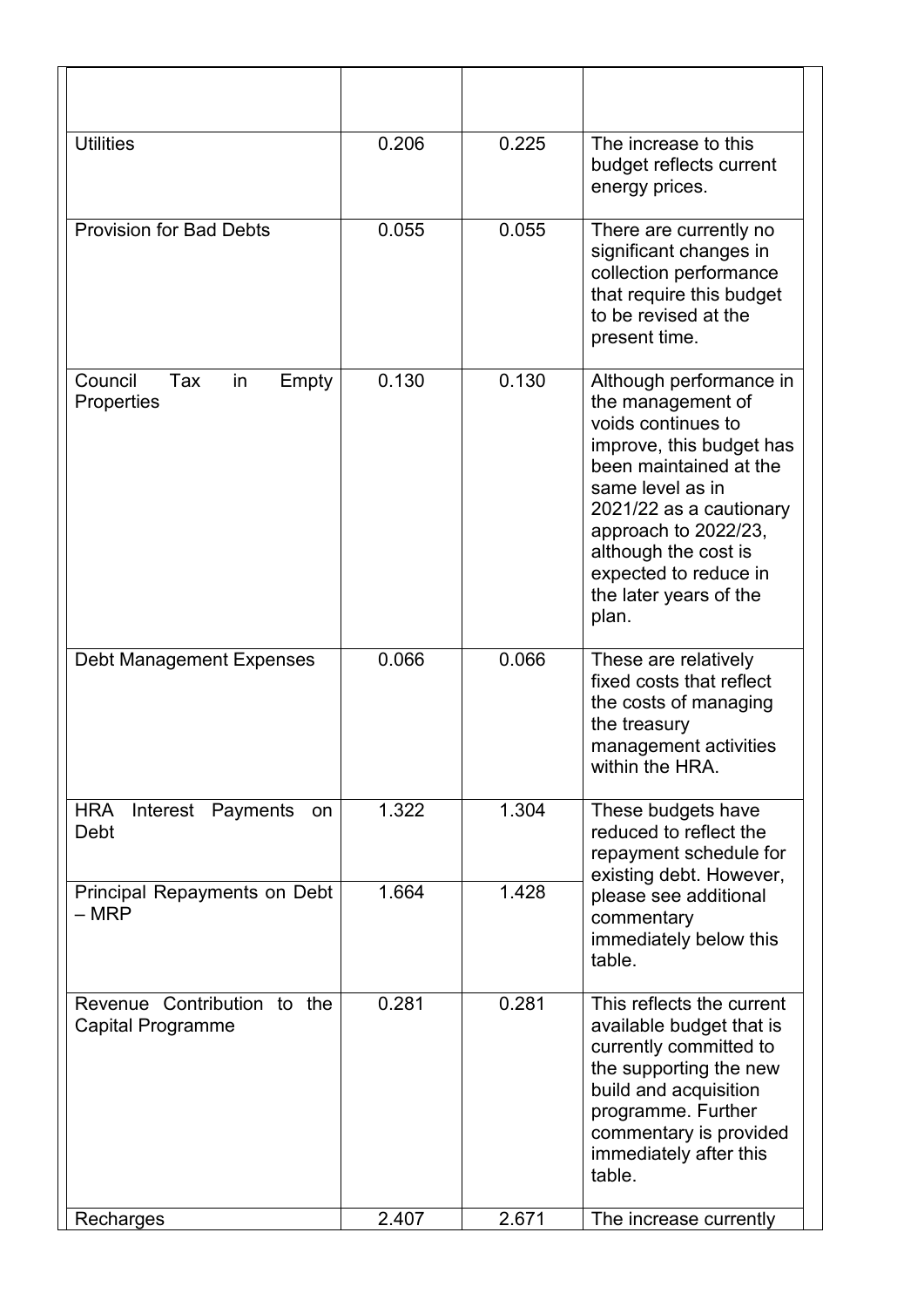|                           |          |          | included, reflects the<br>latest recharge position<br>from the General Fund.<br>An increase would be<br>expected given the<br>increase in general fund<br>costs such as salaries,<br>national insurance and<br>insurance premiums,<br>which would 'feed'<br>through to the HRA. |
|---------------------------|----------|----------|---------------------------------------------------------------------------------------------------------------------------------------------------------------------------------------------------------------------------------------------------------------------------------|
| <b>Total Expenditure</b>  | 13.712   | 14.181   |                                                                                                                                                                                                                                                                                 |
| <b>Dwelling Rents</b>     | (12.870) | (13.492) | This reflects a proposed<br>4.1% increase – further<br>commentary is set out<br>later on in this report.                                                                                                                                                                        |
| <b>Service Charges</b>    | (0.516)  | (0.522)  | Similarly to the above,                                                                                                                                                                                                                                                         |
| <b>Garage Rents</b>       | (0.150)  | (0.156)  | increases of up to 4.1%                                                                                                                                                                                                                                                         |
| <b>Non Dwelling Rents</b> | (0.081)  | (0.081)  | have been included                                                                                                                                                                                                                                                              |
| Misc. Income              | (0.033)  | (0.033)  | where appropriate                                                                                                                                                                                                                                                               |
| Investment Income         | (0.013)  | (0.013)  | Although there is an<br>expected increase in<br>interest rates during<br>2022/23, the level will<br>be very marginal, so no<br>changes to the budget<br>have been included at<br>the present time.                                                                              |
| <b>Capital Receipts</b>   | (0.026)  | (0.026)  | No changes are<br>proposed to this budget,<br>which reflects the<br>charge against capital<br>receipts to recover the<br>administration costs of<br>right to buy sales.                                                                                                         |
| <b>Total Income</b>       | (13.690) | (14.325) |                                                                                                                                                                                                                                                                                 |
| <b>Net Position</b>       | 0.022    | (0.143)  |                                                                                                                                                                                                                                                                                 |

\* Although the table above reflects the changes for 2022/23, the 30 year Business Plan set out in **Appendix** *D1 includes inflationary uplifts where necessary from 2023/24 onwards along with known changes such as*  those relating to the repayment of debt and interest charges as they represent fixed costs over the life of the *respective loans.* 

### **Depreciation and the Revenue Contribution to the Major Repairs Allowance**

As set out within **Appendix D1**, this line of the plan presents one of the highest risks in the context of the associated RAG rating.

This line of the plan represents the capital investment in existing stock that is over and above the more routine maintenance included within a separate line of the forecast. This therefore includes major items such as replacement kitchens, bathrooms, windows and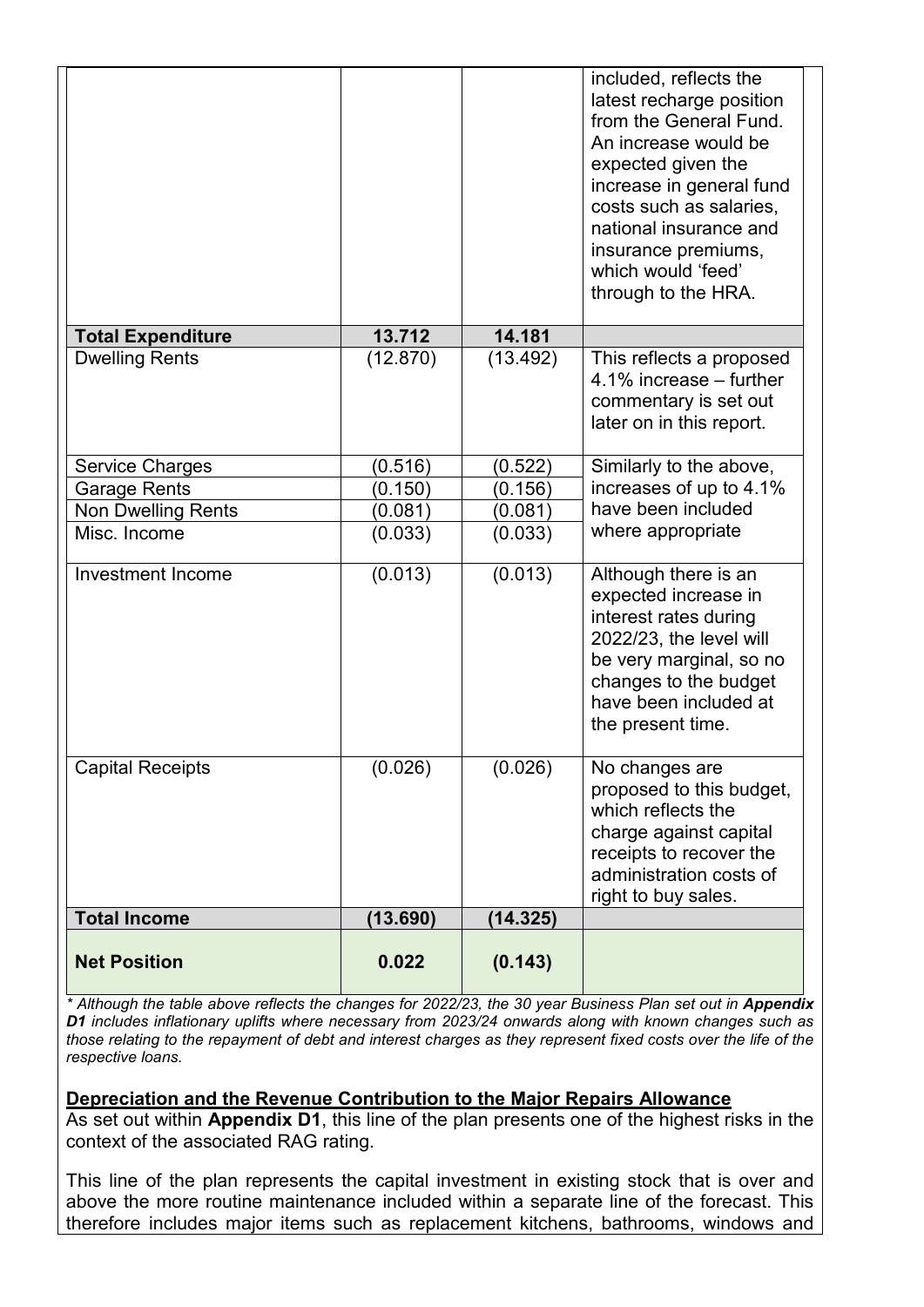doors.

The risks to this line of the plan are not only future commodity / material prices but as highlighted in earlier reports, the Council is likely to have to respond to changes that are likely to emerge from the upcoming review into the 'decent homes standard' and the outcome of the Hackett review that followed the Grenfell Tower tragedy.

As mentioned within the table above, a stock condition survey is proposed to be funded in 2022/23 to inform the necessary investment across the later years of the current business plan that in turn will reflect the risks discussed above.

This issue will be kept under review, but it is recognised that there is a need to balance the maintenance of the existing stock with the affordability, scale and speed of investing in housebuilding / acquisitions.

The business plan will be updated during 2022/23 to reflect the required adjustments to the forecast, which will be required before any major investment in housebuilding or acquisitions is undertaken given the potential financial risks to the long term sustainability of the HRA.

# **HRA Interest Payments on Debt and Principal Repayments on Debt – MRP**

A loan taken out to support the self-financing reforms back in 2012 will shortly be repaid resulting in lower debt and interest payments from 2022/23 onwards.

As part of previous business plan reviews it was agreed that more historic debt would be considered in future years, especially as it became repayable. Historic debt was traditionally based on 'interest only' type loans, which were 'replaced' as they matured. With this in mind, an historic loan of **£0.800m** matures during 2022/23. However rather than simply refinance the loan with a further 'interest only' type deal, it is proposed to replace it with a 'repayment' type loan over 30 years to reduce future interest costs and to prudently pay off the loan over reasonable timescales. The annual cost of this approach is estimated to be just over **£0.042m,** based on current interest rates.

The alternative approach would be to repay the **£0.800m** loan via reserves rather than refinance it. However, it is felt that it would be a better use of resources to not deplete reserves at the present time, as they will then remain available to support the HRA in the medium term, including delivering on the key priority of providing additional affordable homes in the district. It is proposed to apply the same approach to other historic loans as they mature over the next few years, which is reflected in the updated business plan.

Even though a refinancing approach is being taken to historic debt, the overall cost to the HRA has reduced in 2022/23, as the **£0.042m** highlighted above is more than offset by the saving from repaying one of the 'self-financing' loans taken out back in 2012.

# **Dwelling Rents**

As set out within the table above, it is proposed to increase rents by the maximum allowable amount of CPI  $+$  1% to continue the recovery from the unsustainable 1% reduction in rents over the period 2016/17 to 2019/20 and to continue to invest in tenants homes.

Based on CPI + 1%, rents are proposed to be increased by 4.1%, which results in an average rent of **£87.55** (an increase from **£84.10** in 2021/22)*.*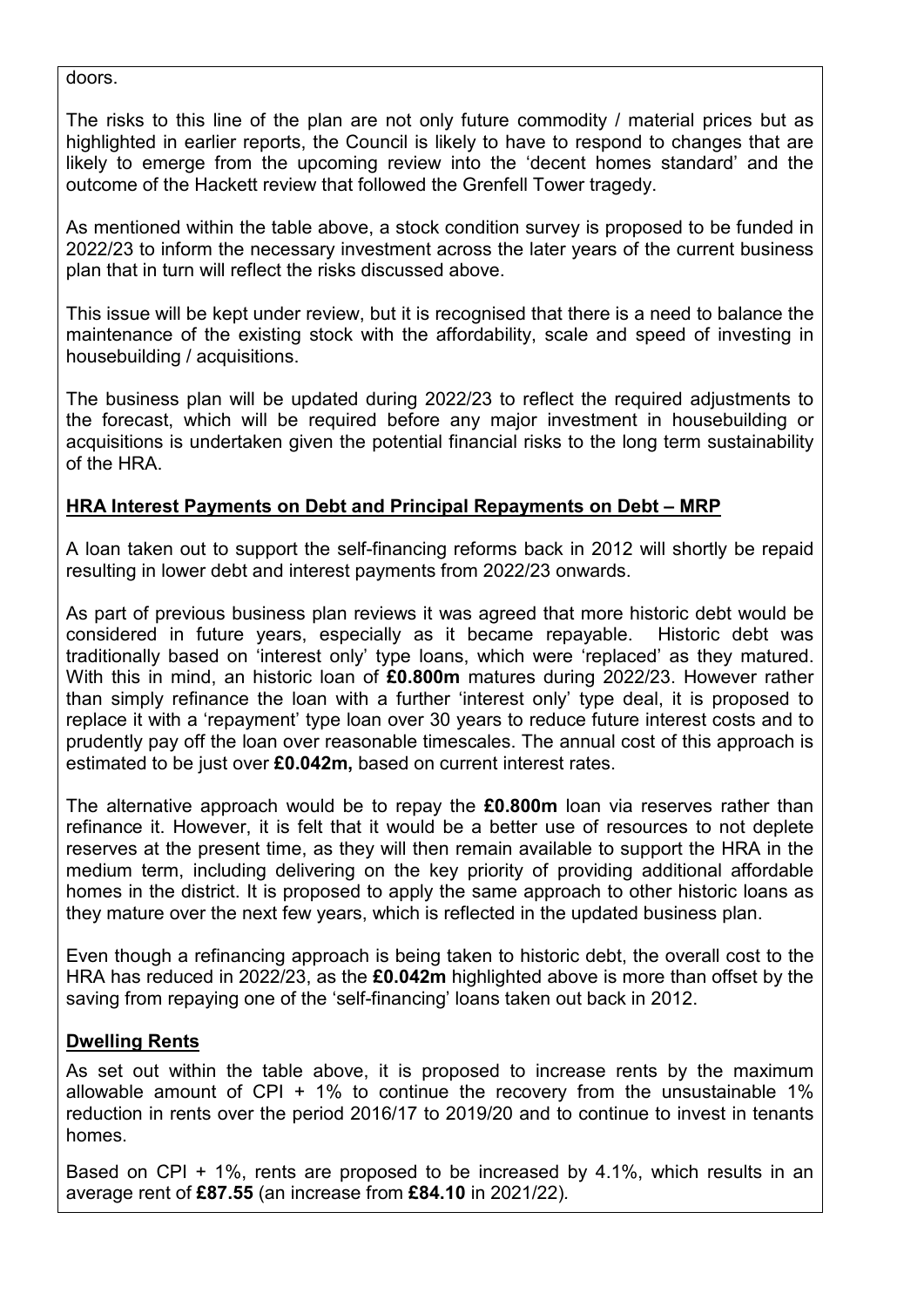This is estimated to generate an additional **£0.623m** in income in 2022/23, after adjusting for void periods, which continue to improve over 2021/22.

It is worth highlighting the unusual / volatile level of CPI since the COVID 19 pandemic started back in March 2020. Last year saw a CPI rate of 0.5%, which resulted in rents increasing by 1.5% (based on CPI  $+$  1%). This has had a knock on impact on the CPI rate for this year of 3.1%. However, taking the two years together, the average annual increase is 2.8%, which broadly reflects the longer term Bank of England target rate.

In conclusion and as mentioned in the executive summary, the business plan for 2022/23 onwards largely reflects a 'reset' in terms of a number of budget lines that respond to recent increases in costs / prices, demands on the service, loan refinancing and other timely changes to the forecast.

As highlighted in the table above, there is an overall initial net surplus of **£0.143m** in 2022/23, which is planned to be transferred to the capital programme as a further commitment to delivering affordable homes in the district, which is discussed in more detail below.

# **Delivering on the Key Priority of the Provision of More Affordable Homes in the District**

An on-going amount of **£0.281m** is already included within the HRA budget that remains available to support the commitment to the new build and acquisition project, either directly or as a platform to identify further opportunities to increase funding to this important programme in future years. This budget can therefore be used to directly meet the cost of building / acquiring new homes or could be used to meet the costs if money was borrowed as part of the overall approach to deliver new homes.

Although subject to separate investment decisions, this budget could therefore potentially provide the necessary funding to support the borrowing costs to deliver the new build project on the site of the now demolished Honeycroft Sheltered Scheme. This will be considered over the remaining budget cycle, which may result in potential delegations / borrowing decisions being included within the final budget proposals that will be considered by Cabinet in January 2022.

Based on current projections, the 30 Year Business Plan is expected to deliver annual surpluses in future years to provide on-going financial support to deliver additional affordable homes within the district, which remains one of the Council's key priorities.

### **HRA Capital Programme**

The proposed HRA Capital Programme is set out below:

|                                                         | <b>Proposed Budget</b><br>2022/23<br>£m |
|---------------------------------------------------------|-----------------------------------------|
| Improvements, enhancement & adaptation of the Council's | 2.696                                   |
| housing stock                                           |                                         |
| <b>Disabled adaptations for Council Tenants</b>         | 0.400                                   |
| Information Technology upgrade and replacement          | 0.020                                   |
| <b>New Build Initiatives and Acquisitions</b>           | 0.281                                   |
| <b>Cash Incentive Scheme</b>                            | 0.060                                   |
| <b>Total</b>                                            | 3.457                                   |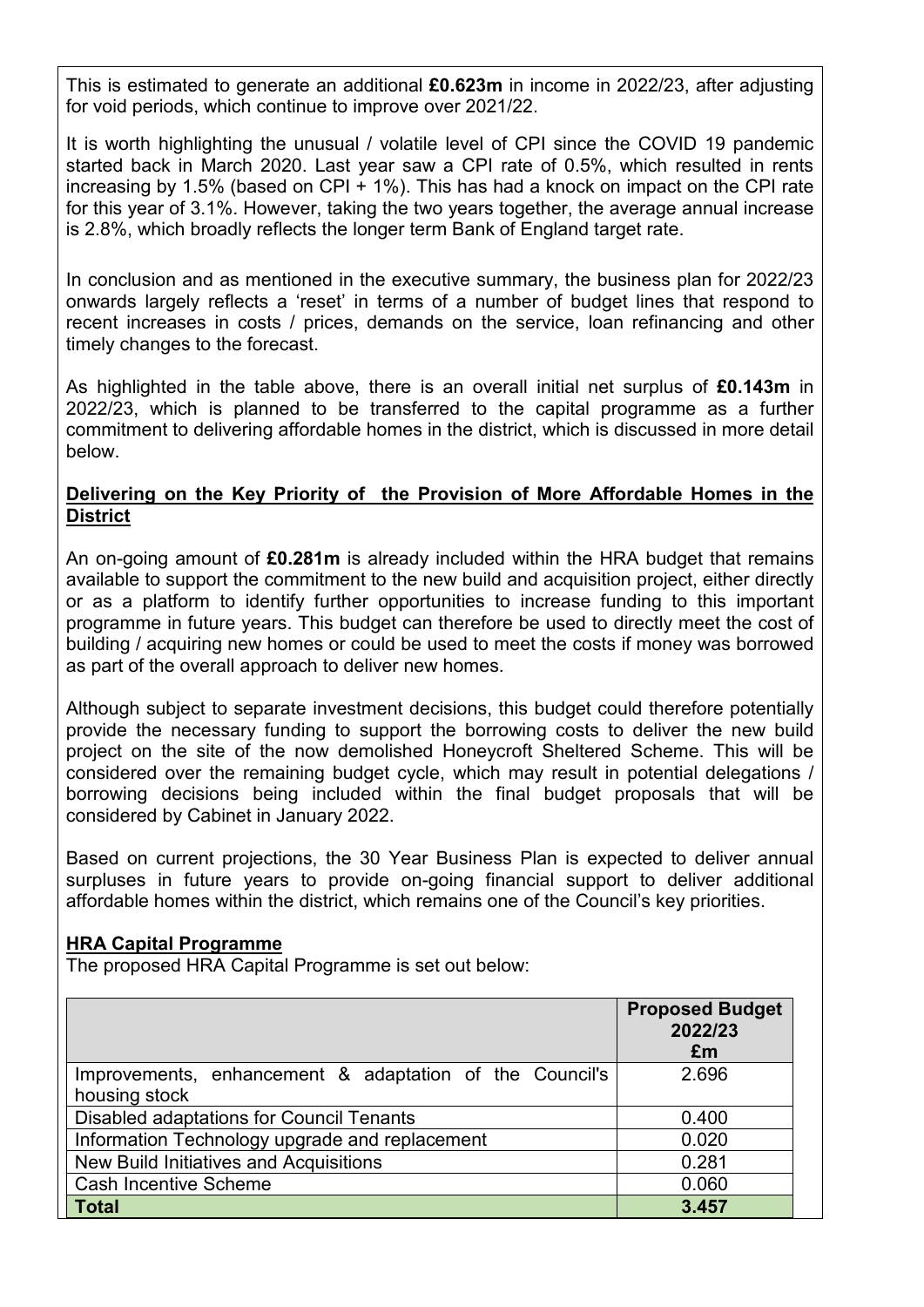| <b>Funded by:</b>               |       |
|---------------------------------|-------|
| <b>Major Repairs Reserve</b>    | 3.176 |
| <b>Direct Revenue Financing</b> | 0.281 |
| <b>Total</b>                    | 3.457 |

There are no changes proposed, so the capital programme remains the same as the current year (2021/22). The above currently excludes the transfer of the estimated surplus in 2022/23 of **£0.143m** as highlighted earlier in the report. This figure is expected to change as the development of the budget continues over the coming weeks, but the principle of contributing any surplus to the capital programme will remain, with the final figure included in the final HRA budget proposals that will be presented to Cabinet in January 2022.

# **HRA BALANCES / RESERVES**

The forecast position for HRA balances at 31 March 2022 and 31 March 2023 will vary over time depending on the outturn positions for 2021/22 and 2022/23 as well as the emergence of other unexpected or unplanned matters that could occur in or across these years.

Based on the updated Business Plan attached, the total HRA reserves are forecast to total **£8.992m** by the end of 2022/23, with the general balances element within this amount being **£4.325m**.

### **HRA DEBT**

The total HRA debt at the end of 2021/22 is estimated to be **£36.777m.** 

With forecast repayments of principal along with the proposed refinancing of an historic loan highlighted earlier, the level of HRA debt at the end of 2022/23 is forecast to be **£35.350m** 

With the Government's removal of the HRA debt cap, any future borrowing will need to be considered against the 30 Year Business Plan and underlying prudential code principles.

It is possible to use the Major Repairs Reserve that currently supports the capital programme to pay down historic debt where it is financially advantageous to do so. The total of this reserve is estimated to be **£4.668m** at the end of 2022/23, but a balance needs to be struck between investing in capital projects and tenant's homes and reducing / managing debt repayment costs as highlighted earlier on in this report. Although no adjustments are included within the proposed budget for 2022/23, this option can be revisited in future years of the business plan.

### **OTHER HRA RELATED MATTERS**

Although there are no significant issues to raise at this stage of the budget setting process, it is acknowledged that the Government may reconsider previous housing policy decisions or introduce new housing related initiatives / requirements on local authorities.

#### **BACKGROUND PAPERS FOR THE DECISION**  None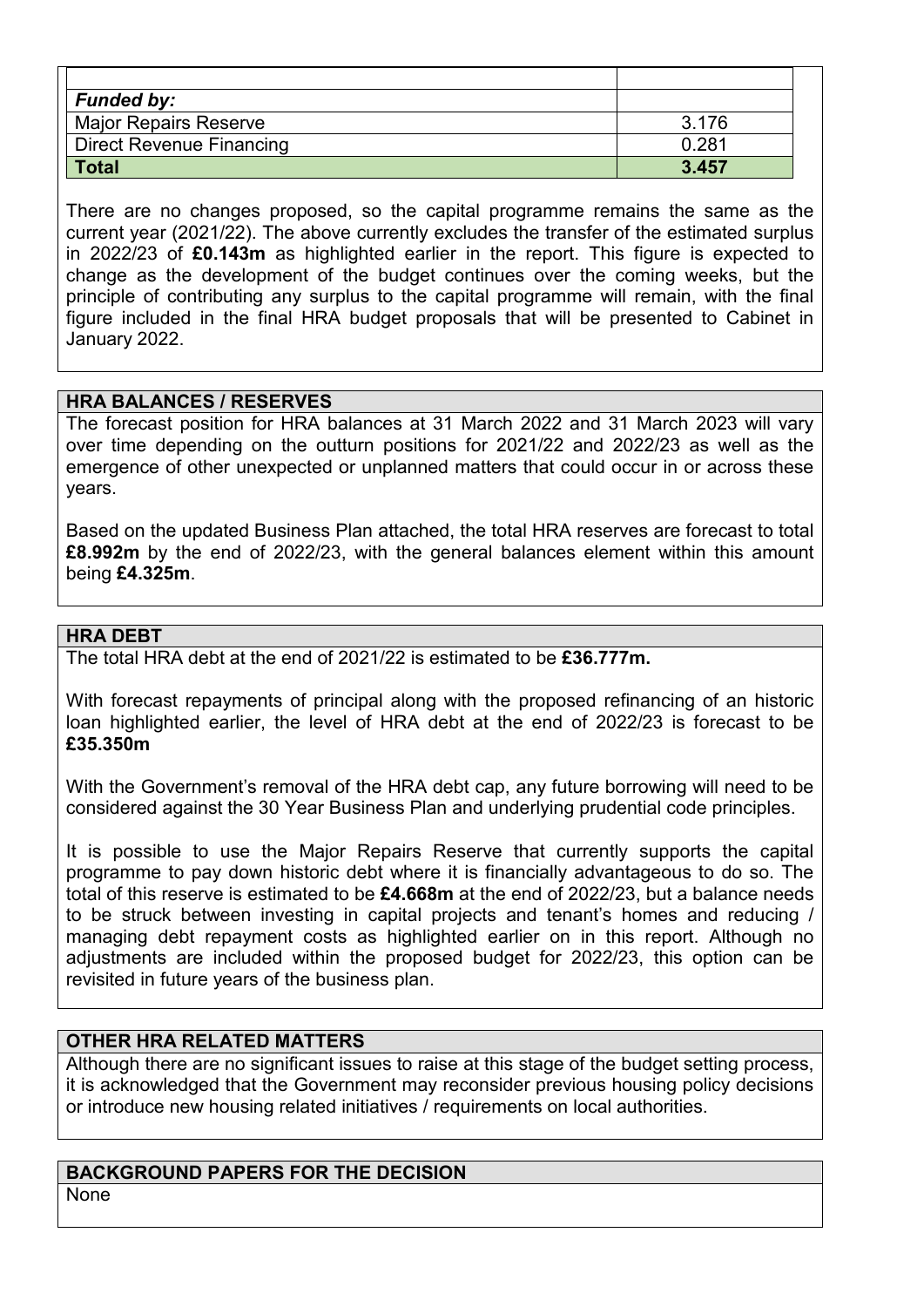# **APPENDICES**

**Appendix D1** HRA 30 Year Business Plan 2022/23